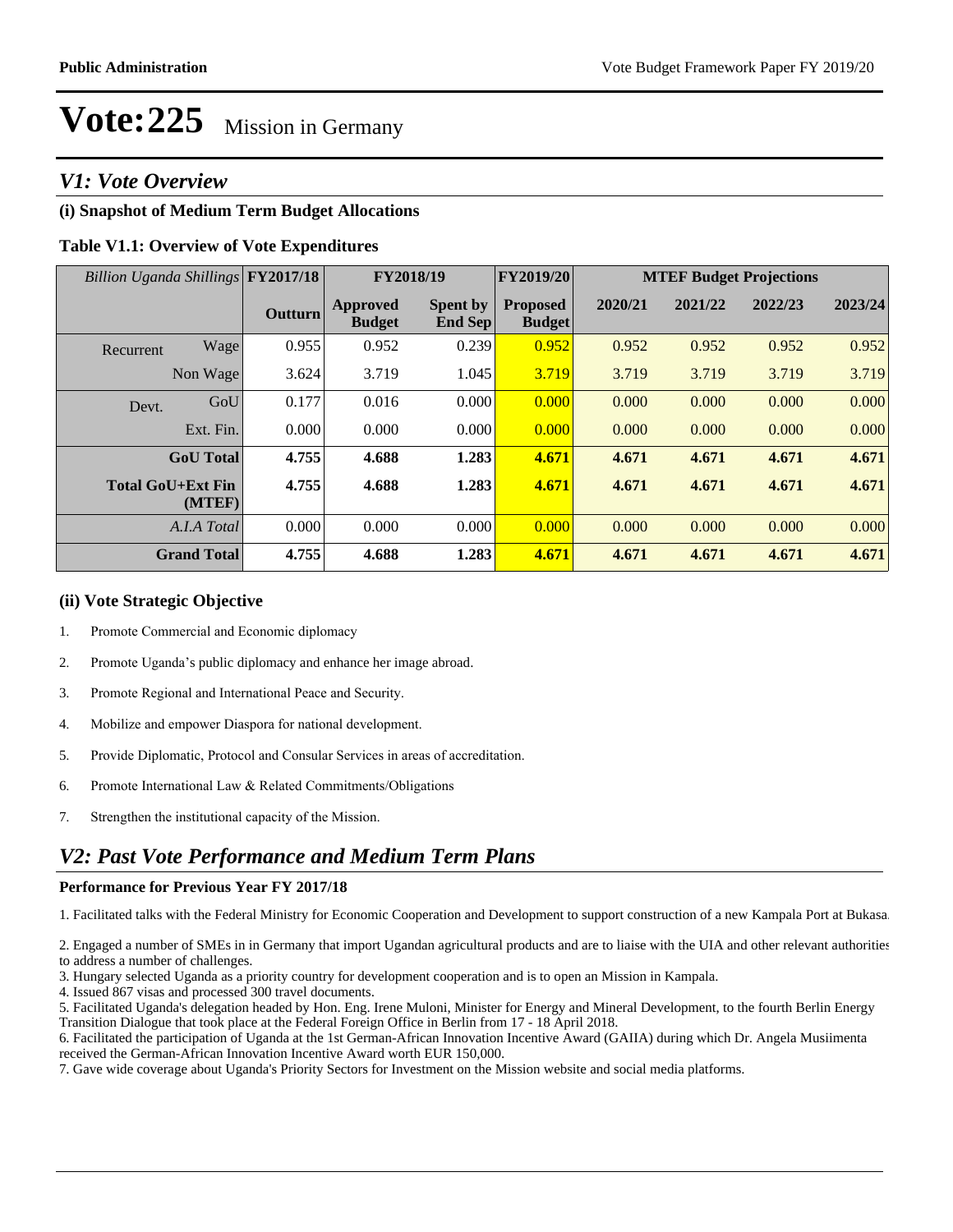#### **Performance as of BFP FY 2018/19 (Performance as of BFP)**

1. Head of Mission presented credentials to the last remaining country - Romania.

2. Hon Sam Kutesa signed bilateral agreements aimed at enhancing development cooperation with the Ministry of Human capacities of Hungary for further cooperation in the field of Higher Education.

- 3. 118 visas processed and issued.
- 4. 22 passports processed.

5. 36 other consular documents processed and issued

6. German Firm SUNfarming GmbH to Invest USD 50 Million in Food and Energy Projects in Uganda.

7. Partnered with Sasa Holidays Limited in a drive to attracts tourists from Germany to Uganda, by seeking new strategies aimed at building a network with German tourism business operators in order to increase the number of tourists from the Federal Republic of Germany and surrounding countries to which the Uganda Embassy in Berlin is accredited.

8. Head of Mission chaired a number of EAC Group of Ambassador's regional activities because Uganda was the EAC Chair. This brought about regional unity.

#### **FY 2019/20 Planned Outputs**

1. Promote Uganda as an investment and tourist destination.

- 2. Lobby for support and funding from development partners for Government programmes.
- 3. Issue visas, travel documents and renunciation of citizenship certificates.
- 4. Certification of trade and academic documents.

5. Engage Ugandan Diaspora for unity and development

6. Lobby for scholarships for Ugandan students

#### **Medium Term Plans**

1. Increase staffing levels to correspond to the area of accreditation so as to effectively and efficiently coordinate and address Uganda's interests. 2. Facilitate the formalisation of Ugandan Diaspora Associations in the different countries of accreditation with which the Mission can coordinate

Diaspora issues. 3. Acquire a building to host the Chancery.

#### **Efficiency of Vote Budget Allocations**

The resource envelope received is not sufficient to carry out all the planned activities of the Mission across the nine countries and UN agencies to which it is accredited. The Mission has had to prioritise its expenditure on very essential activities and secure Vote items.

#### **Vote Investment Plans**

N/A

#### **Major Expenditure Allocations in the Vote for FY 2019/20**

1. Allowances

2. Salaries

3. Rent

4. Medical Insurance

#### **V3: PROGRAMME OUTCOMES, OUTCOME INDICATORS AND PROPOSED BUDGET ALLOCATION**

#### **Table V3.1: Programme Outcome and Outcome Indicators**

**Vote Controller : Programme : 52 Overseas Mission Services**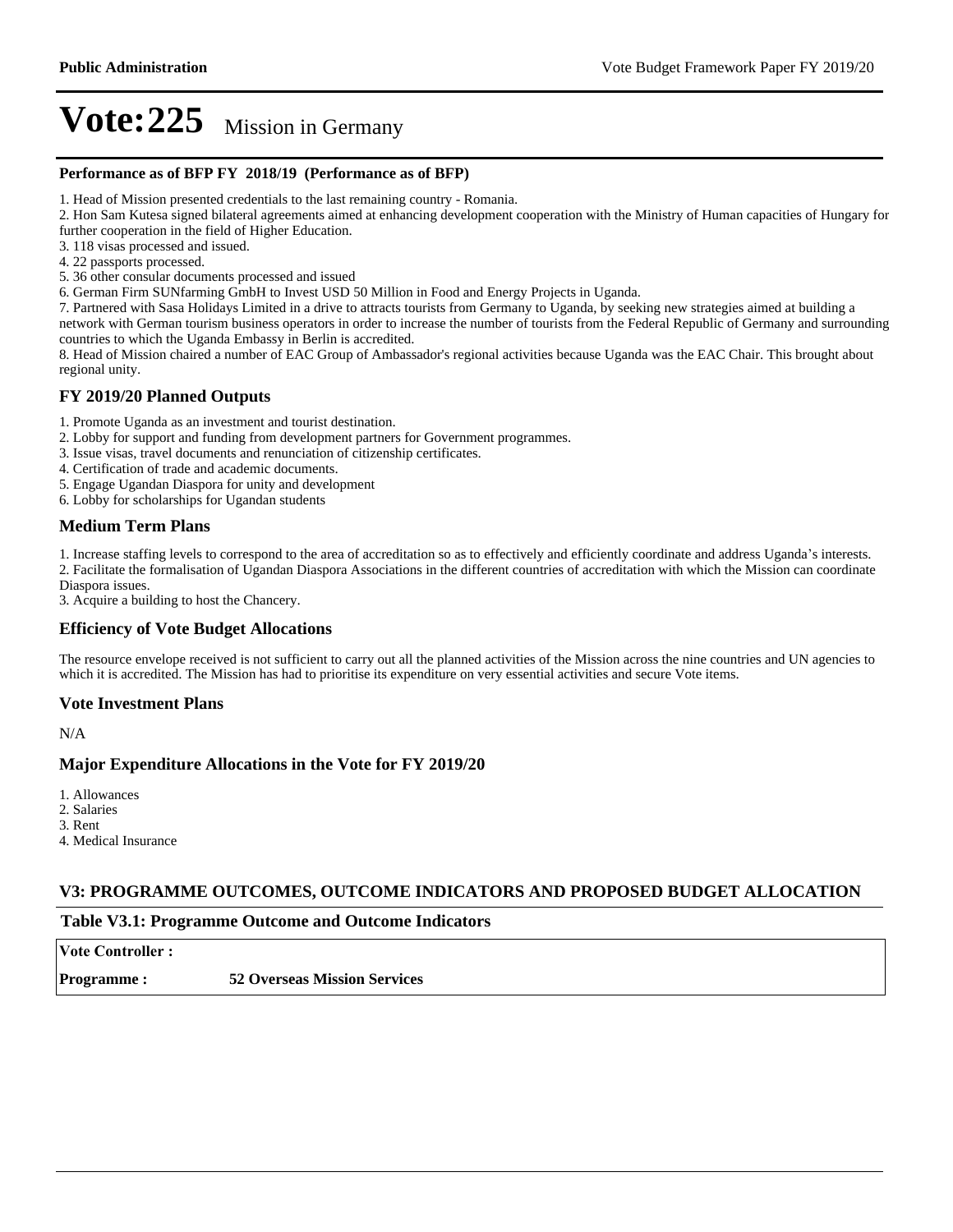#### **Programme Objective :** Promotion of commercial and economic diplomacy (trade, inward investment, tourism, and country image) in line with Uganda's Vision 2040 development plan. Promote and strengthen the good relations between Uganda and the Federal Republic of Germany as well as Austria, Czech Republic, Poland, Hungary, The Vatican, Slovakia, Bulgaria, Romania, and with the United Nations Agencies in Bonn, Hamburg and Vienna. Provide information, consular services and assistance to Foreigners and Ugandans in the Diaspora. General administration and support services with the aim of strengthening the institutional capacity of the Mission.

**Responsible Officer:** Head of Mission

**Programme Outcome:** Enhanced national security development, the country's image abroad and wellbeing of Ugandans

*Sector Outcomes contributed to by the Programme Outcome*

**1. Improved regional and International Relations** 

|                                                                 | <b>Performance Targets</b> |               |                     |                 |                          |                          |                          |  |  |
|-----------------------------------------------------------------|----------------------------|---------------|---------------------|-----------------|--------------------------|--------------------------|--------------------------|--|--|
| <b>Programme Performance Indicators (Output)</b>                | 2017/18<br><b>Actual</b>   | <b>Target</b> | $2018/19$ Base year | <b>Baseline</b> | 2019/20<br><b>Target</b> | 2020/21<br><b>Target</b> | 2021/22<br><b>Target</b> |  |  |
| • Number of cooperation frameworks<br>negotiated, and concluded |                            | 50            |                     |                 | 60                       | 70                       | 70                       |  |  |
| • Percentage change of foreign exchange<br>inflows              |                            | 20%           |                     |                 | 50%                      | 60%                      | 60%                      |  |  |
| • Rating of Uganda's image abroad                               |                            | Good          |                     |                 | Good                     | Good                     | Good                     |  |  |

#### **Table V3.2: Past Expenditure Outturns and Medium Term Projections by Programme**

| Billion Uganda shillings           | 2017/18        | 2018/19                                   |        | 2019-20                          | <b>MTEF Budget Projections</b> |         |         |         |
|------------------------------------|----------------|-------------------------------------------|--------|----------------------------------|--------------------------------|---------|---------|---------|
|                                    | <b>Outturn</b> | <b>Approved Spent By</b><br><b>Budget</b> | End O1 | <b>Proposed</b><br><b>Budget</b> | 2020-21                        | 2021-22 | 2022-23 | 2023-24 |
| <b>Vote:225 Mission in Germany</b> |                |                                           |        |                                  |                                |         |         |         |
| 52 Overseas Mission Services       | 4.755          | 4.688                                     | 1.283  | 4.671                            | 4.671                          | 4.671   | 4.671   | 4.671   |
| Total for the Vote                 | 4.755          | 4.688                                     | 1.283  | 4.671                            | 4.671                          | 4.671   | 4.671   | 4.671   |

#### **V4: SUBPROGRAMME PAST EXPENDITURE OUTTURNS AND PROPOSED BUDGET ALLOCATIONS**

#### **Table V4.1: Past Expenditure Outturns and Medium Term Projections by SubProgramme**

| Billion Uganda shillings                       | 2017/18<br>FY 2018/19 |                       | 2019-20                                  | <b>Medium Term Projections</b>   |         |         |             |             |
|------------------------------------------------|-----------------------|-----------------------|------------------------------------------|----------------------------------|---------|---------|-------------|-------------|
|                                                | <b>Outturn Budget</b> | <b>Approved Spent</b> | $\mathbf{B}\mathbf{y}$<br><b>End Sep</b> | <b>Proposed</b><br><b>Budget</b> | 2020-21 | 2021-22 | $2022 - 23$ | $2023 - 24$ |
| <b>Programme: 52 Overseas Mission Services</b> |                       |                       |                                          |                                  |         |         |             |             |
| 01 Headquarters Berlin                         | 4.579                 | 4.671                 | 1.283                                    | 4.671                            | 4.671   | 4.671   | 4.671       | 4.671       |
| 0926 Strengthening Mission in Germany          | 0.177                 | 0.016                 | 0.000                                    | 0.000                            | 0.000   | 0.000   | 0.000       | 0.000       |
| <b>Total For the Programme: 52</b>             | 4.755                 | 4.688                 | 1.283                                    | 4.671                            | 4.671   | 4.671   | 4.671       | 4.671       |
| <b>Total for the Vote:225</b>                  | 4.755                 | 4.688                 | 1.283                                    | 4.671                            | 4.671   | 4.671   | 4.671       | 4.671       |

N / A

#### **Table V4.3: Major Capital Investment (Capital Purchases outputs over 0.5Billion)**